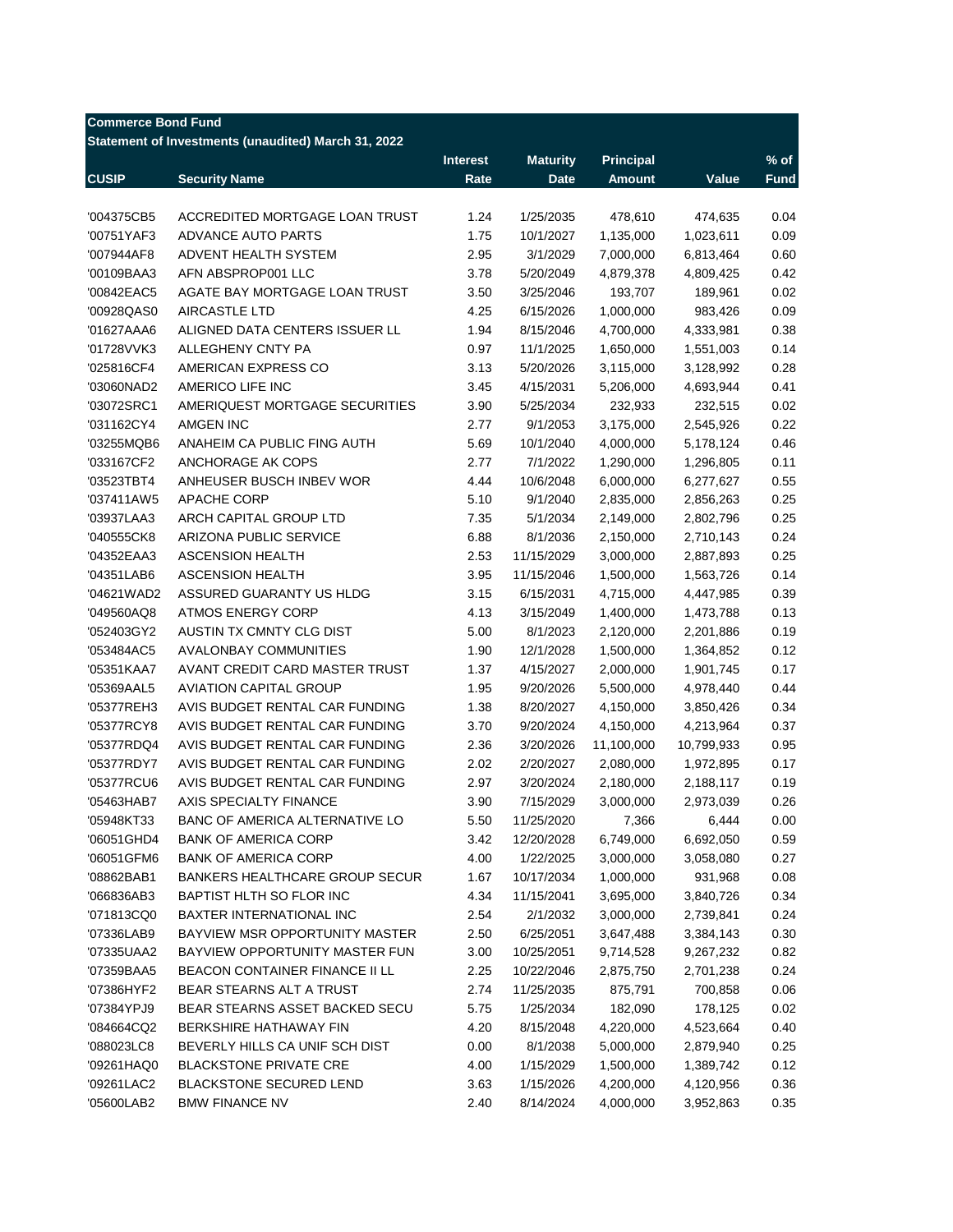| <b>Commerce Bond Fund</b> |                                                                            |                 |                 |                  |                   |             |
|---------------------------|----------------------------------------------------------------------------|-----------------|-----------------|------------------|-------------------|-------------|
|                           | Statement of Investments (unaudited) March 31, 2022                        |                 |                 |                  |                   |             |
|                           |                                                                            | <b>Interest</b> | <b>Maturity</b> | <b>Principal</b> |                   | $%$ of      |
| <b>CUSIP</b>              | <b>Security Name</b>                                                       | Rate            | <b>Date</b>     | <b>Amount</b>    | Value             | <b>Fund</b> |
| '097023CW3                | <b>BOEING CO</b>                                                           | 5.81            | 5/1/2050        | 5,000,000        | 5,770,953         | 0.51        |
| '099724AJ5                | <b>BORGWARNER INC</b>                                                      | 3.38            | 3/15/2025       | 1,000,000        | 1,004,604         | 0.09        |
| '100743AL7                | <b>BOSTON GAS COMPANY</b>                                                  | 3.00            | 8/1/2029        | 2,900,000        | 2,755,306         | 0.24        |
| '10373QBK5                | BP CAP MARKETS AMERICA                                                     | 3.54            | 4/6/2027        | 4,000,000        | 4,051,059         | 0.36        |
| '10373QAL4                | BP CAP MARKETS AMERICA                                                     | 2.75            | 5/10/2023       | 3,250,000        | 3,266,150         | 0.29        |
| '110122DE5                | BRISTOL MYERS SQUIBB CO                                                    | 3.90            | 2/20/2028       | 3,250,000        | 3,390,779         | 0.30        |
| '11135FBE0                | <b>BROADCOM INC</b>                                                        | 1.95            | 2/15/2028       | 1,000,000        | 901,999           | 0.08        |
| '11135FBL4                | <b>BROADCOM INC</b>                                                        | 3.47            | 4/15/2034       | 3,500,000        | 3,241,955         | 0.29        |
| '11271LAB8                | <b>BROOKFIELD FINANCE INC</b>                                              | 4.70            | 9/20/2047       | 3,100,000        | 3,284,094         | 0.29        |
| '12189LAG6                | <b>BURLINGTN NORTH SANTA FE</b>                                            | 4.95            | 9/15/2041       | 1,220,000        | 1,404,951         | 0.12        |
| '12807CAA1                | CAL FUNDING IV LTD                                                         | 2.22            | 9/25/2045       | 5,235,000        | 4,872,117         | 0.43        |
| '13048VLP1                | CALIFORNIA ST MUNI FIN AUTH RE                                             | 2.54            | 10/1/2029       | 3,130,000        | 3,028,790         | 0.27        |
| '136375BN1                | CANADIAN NATL RAILWAY                                                      | 6.20            | 6/1/2036        | 1,190,000        | 1,492,190         | 0.13        |
| '136375CZ3                | CANADIAN NATL RAILWAY                                                      | 2.45            | 5/1/2050        | 1,310,000        | 1,065,549         | 0.09        |
| '13645RAX2                | <b>CANADIAN PACIFIC RAILWAY</b>                                            | 6.13            | 9/15/2115       | 2,500,000        | 3,176,962         | 0.28        |
| '13645RAQ7                | CANADIAN PACIFIC RR CO                                                     | 5.75            | 1/15/2042       | 1,980,000        | 2,375,289         | 0.21        |
| '14042TCT2                | CAPITAL ONE BANK USA NA                                                    | 2.28            | 1/28/2026       | 4,000,000        | 3,885,110         | 0.34        |
| '125094AQ5                | <b>CDP FINANCIAL INC</b>                                                   | 3.15            | 7/24/2024       | 1,000,000        | 1,015,420         | 0.09        |
| '12532HAD6                | <b>CGI INC</b>                                                             | 2.30            | 9/14/2031       | 2,500,000        | 2,180,822         | 0.19        |
| '808513BT1                | <b>CHARLES SCHWAB CORP</b>                                                 | 1.95            | 12/1/2031       | 2,500,000        | 2,213,293         | 0.20        |
| '808513BX2                | <b>CHARLES SCHWAB CORP</b>                                                 | 2.75            | 10/1/2029       | 1,225,000        | 1,180,165         | 0.10        |
| '161546CW4                | CHASE FUNDING MORTGAGE LOAN AS                                             | 5.91            | 6/25/2032       | 712,215          | 673,941           | 0.06        |
| '161546HZ2                | CHASE FUNDING MORTGAGE LOAN AS                                             | 0.92            | 12/25/2033      | 3,394,968        | 3,254,250         | 0.29        |
| '172217K59                | <b>CINCINNATI OH</b>                                                       | 1.88            | 12/1/2031       | 2,865,000        | 2,604,721         | 0.23        |
| '172967NF4                | CITIGROUP INC                                                              | 2.90            | 11/3/2042       | 2,000,000        | 1,715,417         | 0.15        |
| '172967HB0                | CITIGROUP INC                                                              | 5.50            | 9/13/2025       | 1,000,000        | 1,069,052         | 0.09        |
| '172967KA8                | CITIGROUP INC                                                              | 4.45            | 9/29/2027       | 3,500,000        | 3,615,758         | 0.32        |
| '17307GGY8                | CITIGROUP MORTGAGE LOAN TRUST                                              | 6.75            | 8/25/2034       | 397,433          | 401,017           | 0.04        |
| '17307GU22                | CITIGROUP MORTGAGE LOAN TRUST                                              | 2.77            | 12/25/2035      | 25,863           | 24,965            | 0.00        |
| '17311LAE1                | CITIGROUP MORTGAGE LOAN TRUST                                              | 2.97            | 4/25/2037       | 29,132           | 26,985            | 0.00        |
| '12565KAE7                | <b>CLI FUNDING LLC</b>                                                     | 2.72            | 1/18/2047       | 3,430,467        | 3,238,771         | 0.29        |
| '12575AAA5                | CMFT NET LEASE MASTER ISSUER L                                             | 2.09            | 7/20/2051       | 3,204,180        | 2,964,363         | 0.26        |
| '20030NAX9                | <b>COMCAST CORP</b>                                                        | 6.40            | 5/15/2038       | 1,250,000        | 1,615,082         | 0.14        |
| '20030NDP3                | <b>COMCAST CORP</b>                                                        | 2.45            | 8/15/2052       | 1,500,000        | 1,188,995         | 0.10        |
| '12630DAV6                | <b>COMM MORTGAGE TRUST</b>                                                 | 3.15            | 2/10/2047       | 817,803          | 808,647           | 0.07        |
| '20369EAA0                | COMMUNITY HOSPITALS OF I                                                   | 4.24            | 5/1/2025        | 2,225,000        | 2,284,804         | 0.20        |
| '20772KEW5                | CONNECTICUT ST                                                             | 3.74            | 9/15/2025       | 3,500,000        | 3,599,839         | 0.32        |
| '210518DA1                | CONSUMERS ENERGY CO                                                        | 3.95            | 7/15/2047       | 3,290,000        | 3,425,625         | 0.30        |
| '12667FQS7                | COUNTRYWIDE ALTERNATIVE LOAN T                                             | 5.25            | 9/25/2019       | 12,243           | 12,301            | 0.00        |
| '12667FU29                | COUNTRYWIDE ALTERNATIVE LOAN T                                             | 6.50            | 8/25/2032       | 2,982            | 2,990             | 0.00        |
| '12669HAA7                | COUNTRYWIDE ASSET BACKED CERTI                                             | 0.86            | 2/25/2037       | 395,157          | 370,641           | 0.03        |
| '12669GNL1                | COUNTRYWIDE HOME LOANS                                                     | 1.00            | 3/25/2035       | 474,099          |                   | 0.04        |
| '12669GTE1                | COUNTRYWIDE HOME LOANS                                                     | 5.50            | 4/25/2035       | 79,858           | 454,179<br>74,219 | 0.01        |
|                           | COUNTRYWIDE HOME LOANS                                                     | 5.50            |                 |                  |                   |             |
| '126694NV6                |                                                                            |                 | 12/25/2035      | 369,986          | 213,083           | 0.02        |
| '22541QMA7                | <b>CREDIT SUISSE FIRST BOSTON MOR</b>                                      | 5.25            | 7/25/2033       | 103,520          | 103,000           | 0.01        |
| '12647MAM7                | <b>CREDIT SUISSE MORTGAGE TRUST</b><br><b>CREDIT SUISSE MORTGAGE TRUST</b> | 2.50<br>3.50    | 7/25/2028       | 4,212,447        | 4,097,421         | 0.36        |
| '12652CAA7                |                                                                            |                 | 10/25/2047      | 487,505          | 485,820           | 0.04        |
| '231266GC5<br>'126650BS8  | CURATORS OF THE UNIV OF MISSOU<br><b>CVS PASS THROUGH TRUST</b>            | 5.79<br>7.51    | 11/1/2041       | 2,500,000        | 3,269,881         | 0.29        |
|                           |                                                                            |                 | 1/10/2032       | 2,292,234        | 2,671,043         | 0.24        |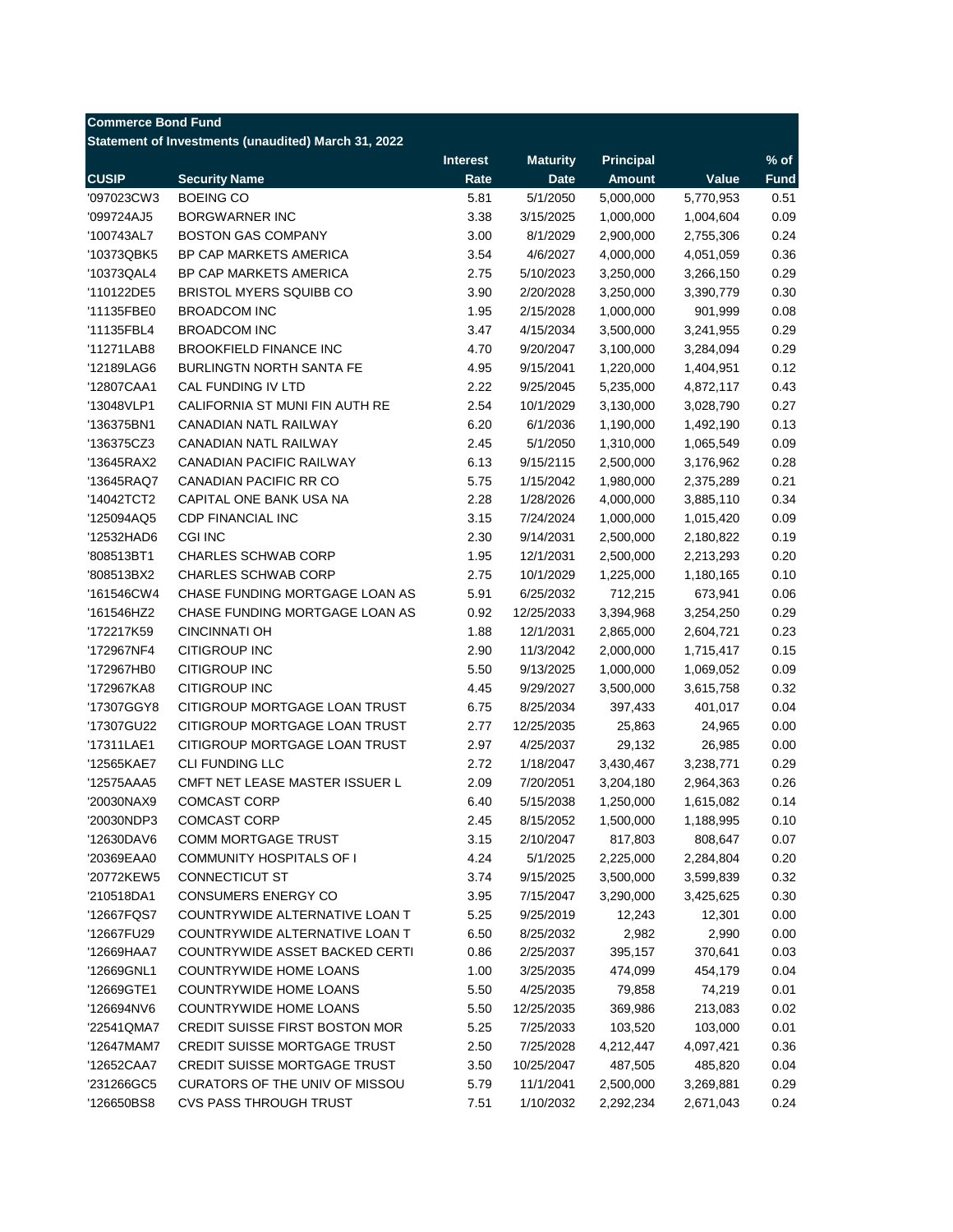| <b>Commerce Bond Fund</b> |                                                     |                 |                 |                  |           |             |
|---------------------------|-----------------------------------------------------|-----------------|-----------------|------------------|-----------|-------------|
|                           | Statement of Investments (unaudited) March 31, 2022 |                 |                 |                  |           |             |
|                           |                                                     | <b>Interest</b> | <b>Maturity</b> | <b>Principal</b> |           | $%$ of      |
| <b>CUSIP</b>              | <b>Security Name</b>                                | Rate            | <b>Date</b>     | <b>Amount</b>    | Value     | <b>Fund</b> |
| '233851EB6                | DAIMLER FINANCE NA LLC                              | 0.75            | 3/1/2024        | 3,485,000        | 3,346,395 | 0.30        |
| '233046AQ4                | DB MASTER FINANCE LLC                               | 2.49            | 11/20/2051      | 3,990,000        | 3,605,970 | 0.32        |
| '26439XAC7                | DCP MIDSTREAM OPERATING                             | 8.13            | 8/16/2030       | 3,397,000        | 4,178,310 | 0.37        |
| '242559TX0                | DEARBORN MI                                         | 3.88            | 5/1/2027        | 1,750,000        | 1,829,242 | 0.16        |
| '25265LAA8                | DIAMOND INFRASTRUCTURE FUNDING                      | 1.76            | 4/15/2049       | 4,000,000        | 3,626,468 | 0.32        |
| '25755TAH3                | DOMINOS PIZZA MASTER ISSUER LL                      | 4.12            | 7/25/2047       | 6,240,000        | 6,192,994 | 0.55        |
| '23342KAC8                | DRB PRIME STUDENT LOAN TRUST                        | 2.85            | 5/27/2042       | 329,302          | 330,541   | 0.03        |
| '26209XAD3                | DRIVEN BRANDS FUNDING, LLC                          | 2.79            | 10/20/2051      | 2,743,125        | 2,466,412 | 0.22        |
| '144141DC9                | DUKE ENERGY PROGRESS LLC                            | 2.80            | 5/15/2022       | 2,000,000        | 2,002,342 | 0.18        |
| '28337LEH7                | EL PASO CNTY CO REVENUE                             | 0.80            | 6/1/2023        | 730,000          | 719,335   | 0.06        |
| '291011BB9                | <b>EMERSON ELECTRIC CO</b>                          | 6.13            | 4/15/2039       | 1,000,000        | 1,288,522 | 0.11        |
| '29157TAC0                | <b>EMORY UNIVERSITY</b>                             | 1.57            | 9/1/2025        | 2,000,000        | 1,913,158 | 0.17        |
| '29273RBE8                | <b>ENERGY TRANSFER LP</b>                           | 4.90            | 3/15/2035       | 3,000,000        | 3,033,763 | 0.27        |
| '29364WAU2                | ENTERGY LOUISIANA LLC                               | 3.78            | 4/1/2025        | 3,000,000        | 3,024,008 | 0.27        |
| '29445FAG3                | EQUIFIRST MORTGAGE LOAN TRUST                       | 4.25            | 9/25/2033       | 153,973          | 148,949   | 0.01        |
| '656531AG5                | <b>EQUINOR ASA</b>                                  | 6.80            | 1/15/2028       | 1,795,000        | 2,104,053 | 0.19        |
| '29449WAD9                | <b>EQUITABLE FINANCIAL LIFE</b>                     | 1.75            | 11/15/2030      | 5,000,000        | 4,321,470 | 0.38        |
| '29449W7M3                | <b>EQUITABLE FINANCIAL LIFE</b>                     | 1.30            | 7/12/2026       | 3,000,000        | 2,758,692 | 0.24        |
| '26884ABF9                | <b>ERP OPERATING LP</b>                             | 2.85            | 11/1/2026       | 1,505,000        | 1,476,584 | 0.13        |
| '29977KAA1                | EVERBANK MORTGAGE LOAN TRUST                        | 3.00            | 6/25/2043       | 568,952          | 562,911   | 0.05        |
| '3135GA3G4                | <b>FANNIE MAE</b>                                   | 0.40            | 11/25/2024      | 1,500,000        | 1,426,466 | 0.13        |
| '3135G06E8                | <b>FANNIE MAE</b>                                   | 0.42            | 11/18/2024      | 6,400,000        | 6,076,221 | 0.54        |
| '3136ANRZ2                | <b>FANNIE MAE</b>                                   | 2.00            | 5/25/2045       | 1,068,073        | 1,011,819 | 0.09        |
| '3136ARUM8                | <b>FANNIE MAE</b>                                   | 3.00            | 12/25/2044      |                  |           | 0.06        |
| '313920T34                | <b>FANNIE MAE</b>                                   | 6.50            | 9/25/2031       | 647,992          | 636,015   | 0.00        |
|                           | <b>FANNIE MAE</b>                                   | 2.25            |                 | 31,330           | 33,416    | 0.12        |
| '3136AMQD4                |                                                     |                 | 3/25/2044       | 1,403,686        | 1,372,553 |             |
| '31392JGE3                | <b>FANNIE MAE</b>                                   | 4.00            | 3/25/2033       | 10,245           | 10,409    | 0.00        |
| '31393UPS6                | <b>FANNIE MAE</b>                                   | 6.00            | 12/25/2033      | 1,383,619        | 1,518,985 | 0.13        |
| '31394ABD7                | <b>FANNIE MAE</b>                                   | 5.50            | 7/25/2024       | 40,248           | 40,991    | 0.00        |
| '31393BU94                | <b>FANNIEMAE WHOLE LOAN</b>                         | 6.50            | 9/25/2042       | 58,795           | 63,819    | 0.01        |
| '31326J2M1                | FED HM LN PC POOL 2B4380                            | 2.70            | 7/1/2045        | 929,308          | 930,398   | 0.08        |
| '31349SVX8                | FED HM LN PC POOL 781530                            | 2.35            | 5/1/2034        | 43,393           | 45,522    | 0.00        |
| '3128JRKZ8                | FED HM LN PC POOL 847512                            | 2.09            | 1/1/2036        | 70,474           | 70,484    | 0.01        |
| '31292GQH2                | FED HM LN PC POOL C00456                            | 7.00            | 5/1/2026        | 60,626           | 63,332    | 0.01        |
| '31292HGL2                | FED HM LN PC POOL C01103                            | 7.50            | 12/1/2030       | 11,494           | 12,857    | 0.00        |
| '31292HGZ1                | FED HM LN PC POOL C01116                            | 7.50            | 1/1/2031        | 18,767           | 20,665    | 0.00        |
| '31292HKY9                | FED HM LN PC POOL C01211                            | 7.00            | 8/1/2031        | 37,096           | 41,327    | 0.00        |
| '31288JT30                | FED HM LN PC POOL C79570                            | 5.00            | 5/1/2033        | 424,979          | 458,637   | 0.04        |
| '3128M9EB4                | FED HM LN PC POOL G07030                            | 4.00            | 6/1/2042        | 592,183          | 620,544   | 0.05        |
| '31322Y3K5                | FED HM LN PC POOL T65302                            | 3.00            | 6/1/2045        | 431,719          | 420,423   | 0.04        |
| '30260GAA4                | FIC FUNDING, LLC                                    | 1.13            | 4/15/2033       | 1,593,059        | 1,576,804 | 0.14        |
| '31620MBR6                | FIDELITY NATIONAL INFORM                            | 1.15            | 3/1/2026        | 2,500,000        | 2,297,237 | 0.20        |
| '32051RAA9                | FIRST HORIZON ALTERNATIVE MORT                      | 5.50            | 5/25/2035       | 646,967          | 515,722   | 0.05        |
| '33852AAC1                | <b>FLAGSTAR MORTGAGE TRUST</b>                      | 3.50            | 10/25/2049      | 1,185,792        | 1,181,258 | 0.10        |
| '33852HAB8                | FLAGSTAR MORTGAGE TRUST                             | 2.50            | 9/25/2051       | 3,733,824        | 3,443,579 | 0.30        |
| '33851HAD5                | FLAGSTAR MORTGAGE TRUST                             | 3.50            | 4/25/2048       | 241,181          | 241,030   | 0.02        |
| '34061QBV8                | FLORIDA DEV FIN CORP HLTHCAREF                      | 3.22            | 2/1/2032        | 1,800,000        | 1,695,134 | 0.15        |
| '31371HWR5                | <b>FNMA POOL 252756</b>                             | 8.00            | 7/1/2028        | 1,789            | 1,800     | 0.00        |
| '31374TFV6                | <b>FNMA POOL 323380</b>                             | 6.50            | 10/1/2028       | 10,605           | 11,387    | 0.00        |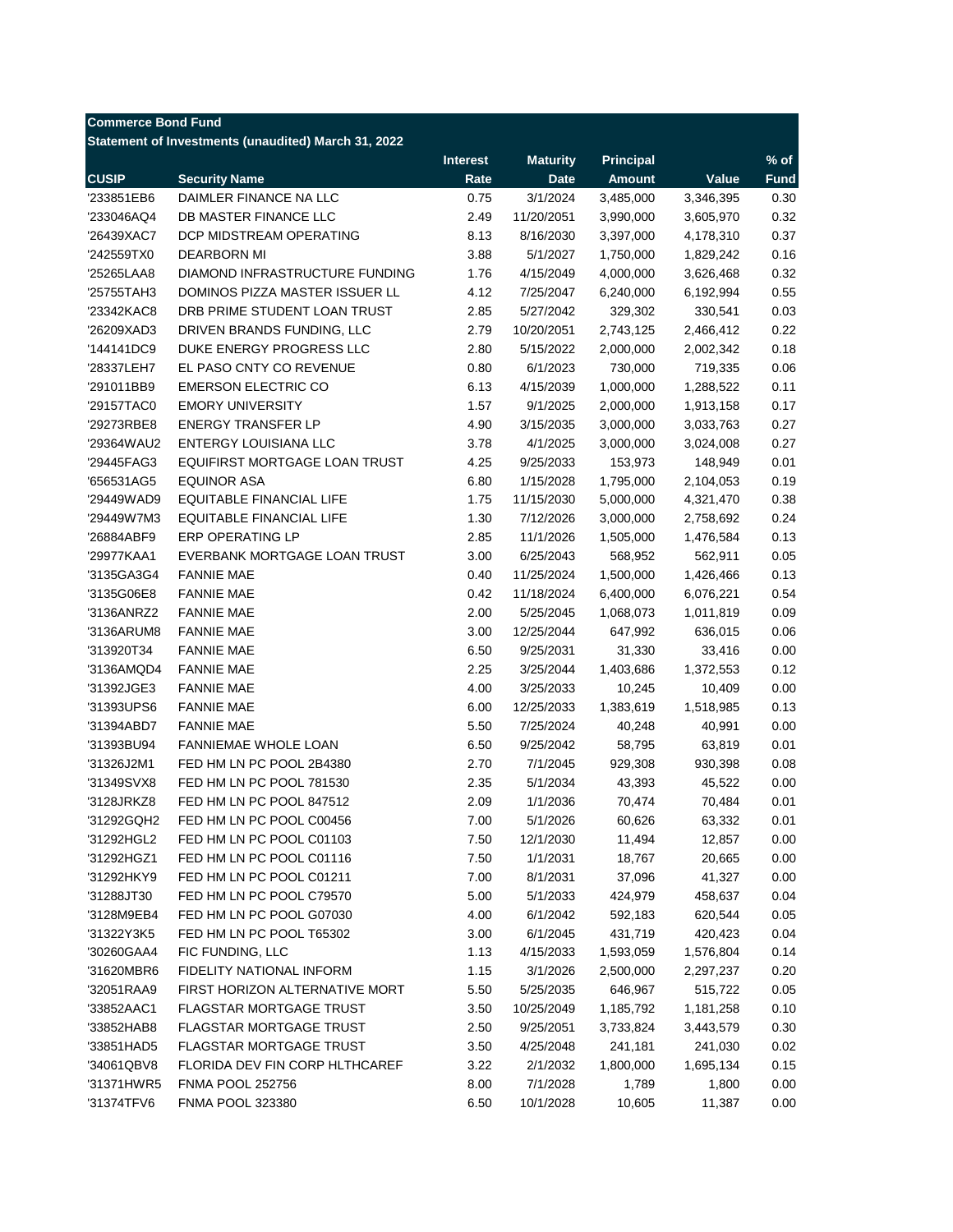| <b>Commerce Bond Fund</b> |                                                     |                 |                 |                        |           |             |
|---------------------------|-----------------------------------------------------|-----------------|-----------------|------------------------|-----------|-------------|
|                           | Statement of Investments (unaudited) March 31, 2022 |                 |                 |                        |           |             |
|                           |                                                     | <b>Interest</b> | <b>Maturity</b> | <b>Principal</b>       |           | $%$ of      |
| <b>CUSIP</b>              | <b>Security Name</b>                                | Rate            | <b>Date</b>     | <b>Amount</b>          | Value     | <b>Fund</b> |
| '31375VUG6                | <b>FNMA POOL 346283</b>                             | 6.50            | 3/1/2026        | 4,311                  | 4,789     | 0.00        |
| '31383MHT3                | <b>FNMA POOL 507042</b>                             | 7.50            | 9/1/2029        | 8,942                  | 8,996     | 0.00        |
| '31386QFM8                | <b>FNMA POOL 569972</b>                             | 7.50            | 3/1/2031        | 2,250                  | 2,376     | 0.00        |
| '31387BN82                | <b>FNMA POOL 579215</b>                             | 7.00            | 3/1/2031        | 21,350                 | 22,007    | 0.00        |
| '31388SLV5                | <b>FNMA POOL 613340</b>                             | 7.00            | 11/1/2031       | 13,408                 | 13,770    | 0.00        |
| '31389GRF9                | <b>FNMA POOL 625186</b>                             | 7.00            | 1/1/2032        | 23,760                 | 24,035    | 0.00        |
| '31391MUU5                | <b>FNMA POOL 671195</b>                             | 1.66            | 2/1/2033        | 14,513                 | 14,512    | 0.00        |
| '31391SQX1                | <b>FNMA POOL 675570</b>                             | 6.00            | 12/1/2032       | 36,311                 | 38,755    | 0.00        |
| '31405XWK5                | <b>FNMA POOL 802650</b>                             | 1.99            | 10/1/2034       | 39,215                 | 39,241    | 0.00        |
| '31406LMX3                | <b>FNMA POOL 813174</b>                             | 2.26            | 2/1/2035        | 42,147                 | 42,148    | 0.00        |
| '3138EQTW2                | FNMA POOL AL7764                                    | 2.69            | 12/1/2045       | 183,595                | 188,988   | 0.02        |
| '3140HP7C5                | FNMA POOL BK9890                                    | 5.00            | 8/1/2048        | 1,036,712              | 1,114,676 | 0.10        |
| '31418ATL2                | FNMA POOL MA1454                                    | 2.50            | 5/1/2028        | 472,304                | 470,926   | 0.04        |
| '31418BTL0                | FNMA POOL MA2354                                    | 3.50            | 8/1/2035        | 1,067,604              | 1,081,800 | 0.10        |
| '31418CTR5                | FNMA POOL MA3259                                    | 4.50            | 1/1/2048        | 233,670                | 237,880   | 0.02        |
| '31418D2D3                | FNMA POOL MA4371                                    | 2.50            | 6/1/2051        | 930,687                | 876,551   | 0.08        |
| '345102LT2                | FOOTHILL DE ANZA CA CMNTY CLGD                      | 3.22            | 8/1/2038        | 1,730,000              | 1,766,308 | 0.16        |
| '34532RAA4                | FORD CREDIT AUTO OWNER TRUST/F                      | 3.19            | 7/15/2031       | 5,000,000              | 4,986,085 | 0.44        |
| '345370CR9                | FORD MOTOR COMPANY                                  | 4.35            | 12/8/2026       | 2,000,000              | 2,012,500 | 0.18        |
| '345397XL2                | FORD MOTOR CREDIT CO LLC                            | 4.13            | 8/4/2025        | 2,500,000              | 2,490,500 | 0.22        |
| '355514NZ9                | FRASER MI PUBLIC SCHS DIST                          | 2.38            | 5/1/2029        | 2,150,000              | 2,057,286 | 0.18        |
| '3137H2BF0                | <b>FREDDIE MAC</b>                                  | 2.50            | 9/25/2051       | 4,250,000              | 3,860,403 | 0.34        |
| '3137F34U5                | <b>FREDDIE MAC</b>                                  | 4.50            | 10/15/2045      | 64,169                 | 64,438    | 0.01        |
| '3137F5AC3                | <b>FREDDIE MAC</b>                                  | 3.50            | 5/15/2048       | 211,281                | 208,794   | 0.02        |
| '3137BC7C6                | <b>FREDDIE MAC</b>                                  | 3.50            | 9/15/2041       | 158,610                | 159,695   | 0.01        |
| '3137FWYV6                | <b>FREDDIE MAC</b>                                  | 2.00            | 9/25/2045       | 6,000,000              | 5,722,960 | 0.50        |
| '3137FXYC6                | <b>FREDDIE MAC</b>                                  | 2.00            | 12/25/2050      | 724,281                | 675,641   | 0.06        |
| '3137EAEZ8                | <b>FREDDIE MAC</b>                                  | 0.25            | 11/6/2023       | 5,250,000              | 5,094,650 | 0.45        |
| '3137ASPA6                | <b>FREDDIE MAC</b>                                  | 2.75            | 9/15/2041       | 162,263                | 162,627   | 0.01        |
| '3137B6B34                | <b>FREDDIE MAC</b>                                  | 3.00            | 4/15/2043       | 220,304                | 217,120   | 0.02        |
| '3137FJQQ5                | <b>FREDDIE MAC</b>                                  | 4.50            | 10/15/2037      | 2,119,306              | 2,128,866 | 0.19        |
| '3137FJUS6                | <b>FREDDIE MAC</b>                                  | 4.50            | 9/15/2046       | 1,720,237              | 1,729,314 | 0.15        |
| '31393PRF3                | <b>FREDDIE MAC</b>                                  | 5.50            | 4/15/2023       | 22,725                 | 22,950    | 0.00        |
| '3133THLK1                | <b>FREDDIE MAC</b>                                  | 6.00            | 1/15/2029       | 111,669                | 119,411   | 0.01        |
| '31339LYU8                | <b>FREDDIE MAC</b>                                  | 6.00            | 12/15/2031      | 326,252                | 351,259   | 0.03        |
| '3133T0C69                | <b>FREDDIE MAC</b>                                  | 6.70            | 9/15/2023       | 9,062                  | 9,272     | 0.00        |
| '3133THKP1                | <b>FREDDIE MAC</b>                                  | 6.00            | 12/15/2028      | 20,058                 | 21,622    | 0.00        |
| '35563PBT5                | FREDDIE MAC SCRT                                    | 3.00            | 7/25/2056       | 2,187,095              | 2,176,311 | 0.19        |
| '35564CAB3                | FREDDIE MAC SLST                                    | 3.50            | 6/25/2028       | 1,245,000              | 1,268,688 | 0.11        |
| '361448BH5                | <b>GATX CORP</b>                                    | 3.10            | 6/1/2051        | 3,155,000              | 2,619,188 | 0.23        |
| '361528AA0                | GBX LEASING 2022 1 LLC.                             |                 |                 |                        |           |             |
|                           |                                                     | 2.87            | 2/20/2052       | 1,680,000              | 1,615,102 | 0.14        |
| '36168XAA7                | <b>GCAT</b><br><b>GENERAL ELECTRIC CO</b>           | 2.89<br>4.16    | 12/27/2066      | 6,891,205<br>3,748,000 | 6,762,353 | 0.60        |
| '369604BQ5                |                                                     |                 | 12/29/2049      |                        | 3,598,080 | 0.32        |
| '37045VAK6                | <b>GENERAL MOTORS CO</b>                            | 6.60            | 4/1/2036        | 3,450,000              | 4,007,151 | 0.35        |
| '37045XDS2                | <b>GENERAL MOTORS FINL CO</b>                       | 3.10            | 1/12/2032       | 1,615,000              | 1,451,804 | 0.13        |
| '37045XBW5                | <b>GENERAL MOTORS FINL CO</b>                       | 3.95            | 4/13/2024       | 2,000,000              | 2,032,412 | 0.18        |
| '37331NAM3                | <b>GEORGIA PACIFIC LLC</b>                          | 0.63            | 5/15/2024       | 2,225,000              | 2,127,059 | 0.19        |
| '37331NAL5                | <b>GEORGIA PACIFIC LLC</b>                          | 2.10            | 4/30/2027       | 5,000,000              | 4,707,924 | 0.42        |
| '37959PAC1                | <b>GLOBAL SC FINANCE SRL</b>                        | 2.26            | 11/19/2040      | 4,497,723              | 4,290,470 | 0.38        |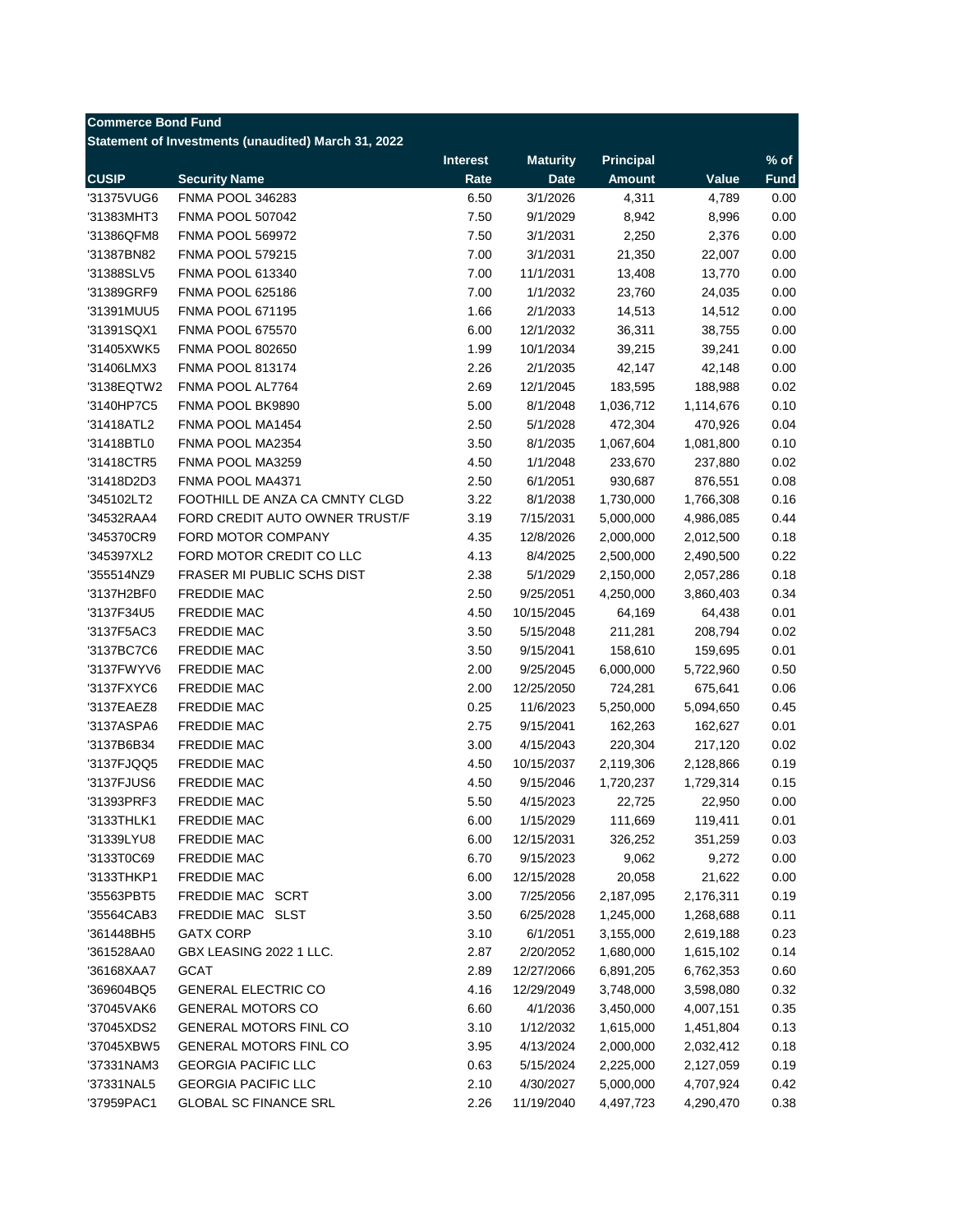| <b>Commerce Bond Fund</b> |                                                     |                 |                 |                  |            |             |
|---------------------------|-----------------------------------------------------|-----------------|-----------------|------------------|------------|-------------|
|                           | Statement of Investments (unaudited) March 31, 2022 |                 |                 |                  |            |             |
|                           |                                                     | <b>Interest</b> | <b>Maturity</b> | <b>Principal</b> |            | $%$ of      |
| <b>CUSIP</b>              | <b>Security Name</b>                                | Rate            | <b>Date</b>     | <b>Amount</b>    | Value      | <b>Fund</b> |
| '36202CH97                | <b>GNMA II POOL 002056</b>                          | 7.50            | 8/20/2025       | 7,409            | 7,722      | 0.00        |
| '36202CP98                | <b>GNMA II POOL 002248</b>                          | 7.50            | 7/20/2026       | 34,186           | 36,323     | 0.00        |
| '3622A2T77                | <b>GNMA II POOL 784174</b>                          | 2.50            | 6/20/2031       | 1,002,351        | 974,200    | 0.09        |
| '3617J7FM9                | GNMA II POOL BK6472                                 | 5.00            | 2/20/2049       | 18,094           | 18,630     | 0.00        |
| '36212S4U7                | <b>GNMA POOL 542735</b>                             | 6.50            | 4/15/2031       | 17,578           | 18,785     | 0.00        |
| '36212U4H1                | <b>GNMA POOL 544524</b>                             | 6.50            | 5/15/2031       | 65,377           | 69,864     | 0.01        |
| '220062AA1                | <b>GONZAGA UNIVERSITY</b>                           | 4.16            | 4/1/2046        | 3,500,000        | 3,418,803  | 0.30        |
| '38382WPW1                | GOVERNMENT NATIONAL MORTGAGE A                      | 2.00            | 6/20/2051       | 9,633,822        | 9,116,029  | 0.80        |
| '38380ADQ7                | GOVERNMENT NATIONAL MORTGAGE A                      | 2.50            | 7/20/2046       | 207,092          | 199,459    | 0.02        |
| '38379FFS3                | GOVERNMENT NATIONAL MORTGAGE A                      | 3.00            | 12/20/2043      | 94,441           | 92,873     | 0.01        |
| '38380VF30                | GOVERNMENT NATIONAL MORTGAGE A                      | 3.50            | 3/20/2048       | 617,938          | 611,234    | 0.05        |
| '38378KRB7                | GOVERNMENT NATIONAL MORTGAGE A                      | 2.50            | 8/16/2043       | 900,783          | 892,661    | 0.08        |
| '38379MHL1                | GOVERNMENT NATIONAL MORTGAGE A                      | 2.25            | 7/16/2045       | 526,560          | 503,161    | 0.04        |
| '36263TAB8                | <b>GS MORTGAGE BACKED SECURITIES</b>                | 2.50            | 4/25/2052       | 7,712,563        | 7,117,469  | 0.63        |
| '36264JAB9                | <b>GS MORTGAGE BACKED SECURITIES</b>                | 2.50            | 4/25/2052       | 10,697,657       | 9,925,297  | 0.88        |
| '36228F4P8                | <b>GSR MORTGAGE LOAN TRUST</b>                      | 2.34            | 6/25/2034       | 61,783           | 63,162     | 0.01        |
| '36242DKR3                | <b>GSR MORTGAGE LOAN TRUST</b>                      | 0.80            | 12/25/2034      | 277,920          | 276,825    | 0.02        |
| '40139LBA0                | <b>GUARDIAN LIFE GLOB FUND</b>                      | 1.25            | 11/19/2027      | 5,000,000        | 4,470,738  | 0.39        |
| '402479CE7                | <b>GULF POWER CO</b>                                | 4.55            | 10/1/2044       | 1,250,000        | 1,382,363  | 0.12        |
| '41755JAA7                | HARVEST SBA LOAN TRUST                              | 2.44            | 8/25/2044       | 1,856,950        | 1,838,242  | 0.16        |
| '419792ZJ8                | <b>HAWAII ST</b>                                    | 0.57            | 10/1/2023       | 2,960,000        | 2,889,544  | 0.25        |
| '421946AM6                | <b>HEALTHCARE REALTY TRUST</b>                      | 2.05            | 3/15/2031       | 1,075,000        | 935,279    | 0.08        |
| '426767AA7                | HENRY J KAISER FAMILY FO                            | 3.36            | 12/1/2025       | 6,250,000        | 6,057,604  | 0.53        |
| '42806MAE9                | <b>HERTZ VEHICLE FINANCING LLC</b>                  | 1.68            | 12/27/2027      | 2,800,000        | 2,556,187  | 0.23        |
| '436106AA6                | <b>HOLLYFRONTIER CORP</b>                           | 5.88            | 4/1/2026        | 3,850,000        | 4,010,545  | 0.35        |
| '43731QAA6                | HOME PARTNERS OF AMERICA TRUST                      | 2.91            | 9/17/2039       | 6,809,063        | 6,554,553  | 0.58        |
| '4423315V2                | <b>HOUSTON TX</b>                                   | 2.13            | 3/1/2026        | 5,000,000        | 4,877,124  | 0.43        |
| '404280AM1                | <b>HSBC HOLDINGS PLC</b>                            | 6.10            | 1/14/2042       | 3,130,000        | 3,960,590  | 0.35        |
| '451443ZX6                | <b>IDAHO ST BLDG AUTH BLDG REVENU</b>               | 3.12            | 9/1/2024        | 1,500,000        | 1,518,402  | 0.13        |
| '45130CAJ0                | IDAHO ST HSG FIN ASSN ECON D                        | 7.00            | 1/1/2031        | 4,100,000        | 4,113,002  | 0.36        |
| '45254NJF5                | <b>IMPAC CMB TRUST</b>                              | 5.26            | 9/25/2034       | 1,226,534        | 1,281,782  | 0.11        |
| '45254NDQ7                | <b>IMPAC CMB TRUST</b>                              | 5.73            | 1/25/2033       | 108,231          | 109,990    | 0.01        |
| '45254NHS9                | <b>IMPAC CMB TRUST</b>                              | 1.10            | 9/25/2034       | 213,737          | 211,883    | 0.02        |
| '45254TPM0                | IMPAC SECURED ASSETS CORP.                          | 5.07            | 8/25/2034       | 285              | 286        | 0.00        |
| '452766AA6                | <b>IMPERIAL FUND LLC</b>                            | 2.49            | 2/25/2067       | 3,426,785        | 3,340,177  | 0.29        |
| '455168GG3                | <b>INDIANA UNIV REVENUES</b>                        | 2.77            | 6/1/2037        | 1,000,000        | 927,095    | 0.08        |
| '460146CC5                | <b>INTERNATIONAL PAPER CO</b>                       | 8.70            | 6/15/2038       | 2,925,000        | 4,271,831  | 0.38        |
| '46185HAA0                | <b>INVITATION HOMES TRUST</b>                       | 1.30            | 6/17/2037       | 4,013,987        | 4,000,175  | 0.35        |
| '46627MEN3                | J.P. MORGAN ALTERNATIVE LOAN T                      | 6.00            | 3/25/2036       | 788,505          | 564,103    | 0.05        |
| '466365AD5                | JACK IN THE BOX FUNDING, LLC                        | 3.45            | 2/26/2052       | 4,000,000        | 3,773,172  | 0.33        |
| '46849LSS1                | JACKSON NATL LIFE GLOBAL                            | 3.25            | 1/30/2024       | 2,600,000        | 2,619,585  | 0.23        |
| '47102XAJ4                | JANUS HEND US HLDGS INC                             | 4.88            | 8/1/2025        | 3,000,000        | 3,142,108  | 0.28        |
| '478160AN4                | JOHNSON + JOHNSON                                   | 5.95            | 8/15/2037       | 4,970,000        | 6,464,387  | 0.57        |
| '46654AAC3                | JP MORGAN MORTGAGE TRUST                            | 2.50            | 12/25/2051      | 2,800,123        | 2,582,388  | 0.23        |
| '46653QAC9                | JP MORGAN MORTGAGE TRUST                            | 2.50            | 5/25/2052       | 11,519,815       | 10,688,096 | 0.94        |
| '46648UAC8                | JP MORGAN MORTGAGE TRUST                            | 3.50            | 11/25/2048      | 200,194          | 200,771    | 0.02        |
| '46649HAC6                | JP MORGAN MORTGAGE TRUST                            | 3.50            | 12/25/2048      | 716,697          | 721,129    | 0.06        |
| '46592NAF3                | JP MORGAN MORTGAGE TRUST                            | 2.50            | 11/25/2051      | 4,357,672        | 4,185,908  | 0.37        |
| '46630PBB0                | JP MORGAN MORTGAGE TRUST                            | 3.03            | 4/25/2037       | 119,321          | 110,246    | 0.01        |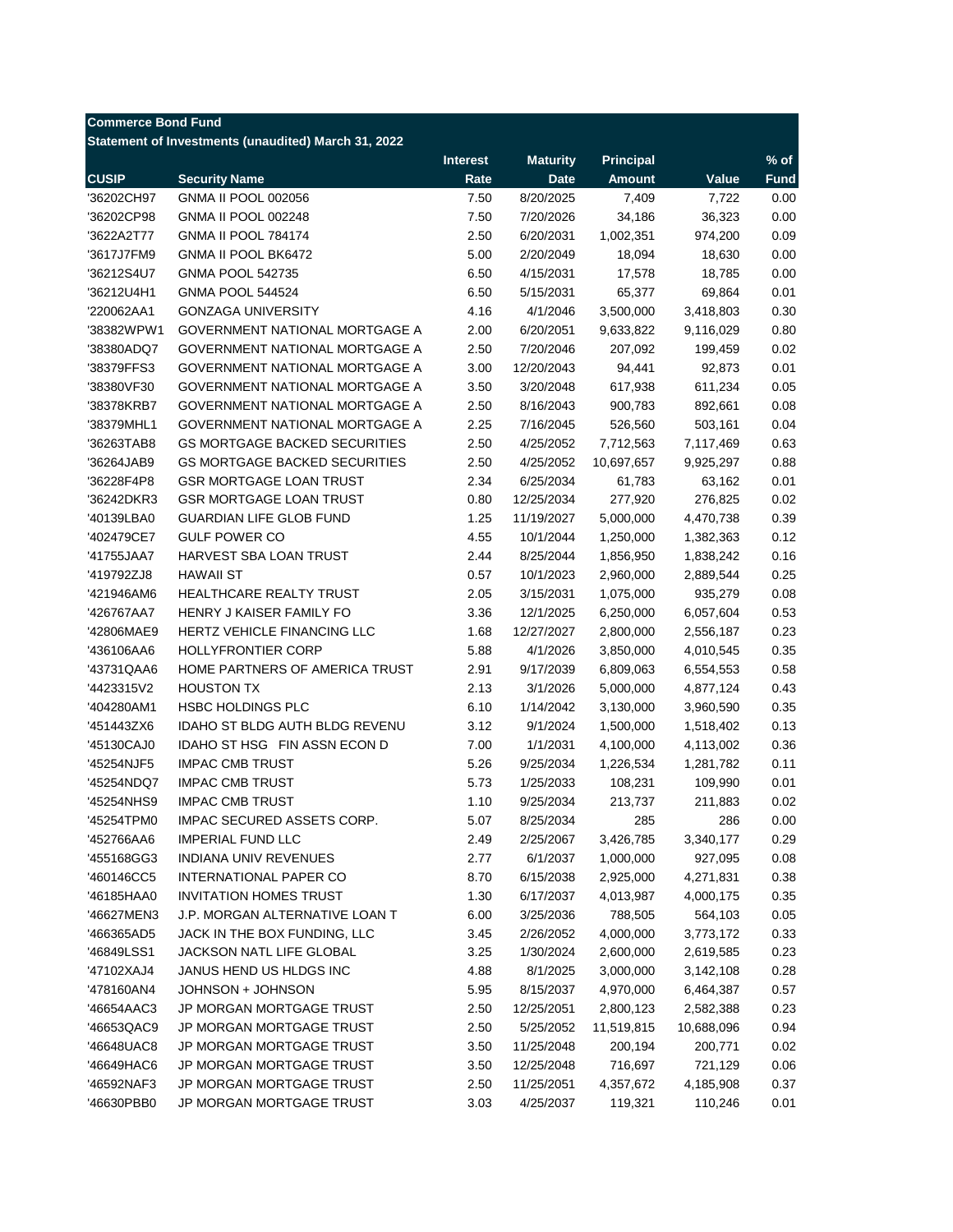| <b>Commerce Bond Fund</b> |                                                      |                 |                       |                  |                     |             |
|---------------------------|------------------------------------------------------|-----------------|-----------------------|------------------|---------------------|-------------|
|                           | Statement of Investments (unaudited) March 31, 2022  |                 |                       |                  |                     |             |
|                           |                                                      | <b>Interest</b> | <b>Maturity</b>       | <b>Principal</b> |                     | $%$ of      |
| <b>CUSIP</b>              | <b>Security Name</b>                                 | Rate            | <b>Date</b>           | <b>Amount</b>    | Value               | <b>Fund</b> |
| '46641YAA1                | JP MORGAN MORTGAGE TRUST                             | 3.00            | 6/25/2029             | 671,419          | 658,032             | 0.06        |
| '46647SAE0                | JP MORGAN MORTGAGE TRUST                             | 3.50            | 8/25/2047             | 1,328,870        | 1,327,164           | 0.12        |
| '46640MAC4                | JP MORGAN MORTGAGE TRUST                             | 3.36            | 7/25/2043             | 575,667          | 559,521             | 0.05        |
| '46647PCF1                | JPMORGAN CHASE + CO                                  | 0.98            | 4/22/2027             | 1,500,000        | 1,471,132           | 0.13        |
| '46625HHA1                | JPMORGAN CHASE + CO                                  | 3.77            | 12/29/2049            | 2,222,000        | 2,222,000           | 0.20        |
| '48126DS83                | JPMORGAN CHASE + CO                                  | 1.27            | 4/26/2023             | 150,000          | 149,832             | 0.01        |
| '46647PAX4                | JPMORGAN CHASE + CO                                  | 4.45            | 12/5/2029             | 2,000,000        | 2,088,659           | 0.18        |
| '46647PBD7                | JPMORGAN CHASE + CO                                  | 3.70            | 5/6/2030              | 1,650,000        | 1,658,053           | 0.15        |
| '46625HJB7                | JPMORGAN CHASE + CO                                  | 5.60            | 7/15/2041             | 2,520,000        | 3,055,285           | 0.27        |
| '485170AS3                | KANSAS CITY SOUTHERN                                 | 4.95            | 8/15/2045             | 1,000,000        | 1,120,841           | 0.10        |
| '485170BB9                | KANSAS CITY SOUTHERN                                 | 4.70            | 5/1/2048              | 1,500,000        | 1,654,763           | 0.15        |
| '485188AP1                | KANSAS CITY SOUTHERN RY                              | 4.95            | 8/15/2045             | 500,000          | 560,420             | 0.05        |
| '490728A93                | KENT OH ST UNIV REVENUES                             | 2.22            | 5/1/2026              | 1,700,000        | 1,631,102           | 0.14        |
| '49130NFY0                | KENTUCKY ST HGR EDU STUDENT LO                       | 2.69            | 6/1/2031              | 4,500,000        | 4,080,057           | 0.36        |
| '49151FF21                | KENTUCKY ST PROPERTY BLDGS C                         | 2.52            | 11/1/2027             | 5,000,000        | 4,775,192           | 0.42        |
| '49327V2A1                | <b>KEY BANK NA</b>                                   | 3.40            | 5/20/2026             | 5,700,000        | 5,687,345           | 0.50        |
| '948741AL7                | KIMCO REALTY CORP                                    | 3.85            | 6/1/2025              | 1,000,000        | 1,011,845           | 0.09        |
| '494550AT3                | KINDER MORGAN ENER PART                              | 5.80            | 3/15/2035             | 4,175,000        | 4,762,803           | 0.42        |
| '524901AR6                | <b>LEGG MASON INC</b>                                | 5.63            | 1/15/2044             | 3,895,000        | 4,679,329           | 0.41        |
| '52604DAA0                | LENDMARK FUNDING TRUST                               | 2.00            | 4/20/2032             | 2,000,000        | 1,821,246           | 0.16        |
| '50202YAA4                | <b>LFS 2021A, LLC</b>                                | 2.46            | 4/15/2033             | 1,056,931        | 1,027,545           | 0.09        |
| '50203HAA0                | LFS 2021B, LLC                                       | 2.40            | 12/15/2033            | 2,672,335        | 2,632,009           | 0.23        |
| '74005PBQ6                | LINDE INC/CT                                         | 3.20            | 1/30/2026             | 2,000,000        | 2,013,154           | 0.18        |
| '540424AP3                | <b>LOEWS CORP</b>                                    | 6.00            | 2/1/2035              | 3,000,000        | 3,567,178           | 0.31        |
| '542514EE0                | LONG BEACH MORTGAGE LOAN TRUST                       | 1.08            | 8/25/2033             | 144,307          | 140,512             | 0.01        |
| '543190AA0                | LONGTRAIN LEASING III LLC                            | 2.98            | 1/15/2045             | 2,038,194        | 2,025,414           | 0.18        |
| '543190AB8                | LONGTRAIN LEASING III LLC                            | 4.06            | 1/15/2045             | 4,900,951        | 4,702,400           | 0.41        |
| '546676AV9                | LOUISVILLE GAS + ELEC                                | 4.65            | 11/15/2043            | 1,850,000        | 1,952,628           | 0.17        |
| '50219QAC8                | LSTAR COMMERCIAL MORTGAGE TRUS                       | 2.58            | 3/10/2049             | 2,536,290        | 2,530,354           | 0.22        |
| '55903VAG8                | <b>MAGALLANES INC</b>                                | 3.76            | 3/15/2027             | 1,000,000        | 998,102             | 0.09        |
| '559080AP1                | <b>MAGELLAN MIDSTREAM PARTN</b>                      | 3.95            | 3/1/2050              | 2,635,000        | 2,491,234           | 0.22        |
| '57563NAB4                | <b>MASSACHUSETTS EDUCATIONAL FINA</b>                | 3.85            | 5/25/2033             | 1,711,569        | 1,721,817           | 0.15        |
| '57629WCG3                | MASSMUTUAL GLOBAL FUNDIN                             | 2.95            | 1/11/2025             | 6,150,000        | 6,156,335           | 0.54        |
| '576433DN3                | MASTR ADJUSTABLE RATE MORTGAGE                       | 1.52            | 7/25/2033             | 209,510          | 209,739             | 0.02        |
| '576434PX6                | MASTR ALTERNATIVE LOANS TRUST                        | 5.50            | 5/25/2034             | 52,493           | 52,490              | 0.00        |
| '576434UH5                | MASTR ALTERNATIVE LOANS TRUST                        | 5.64            | 8/25/2034             | 0                | 0                   | 0.00        |
| '576434QE7                | MASTR ALTERNATIVE LOANS TRUST                        | 6.50            | 5/25/2034             | 401,988          | 405,649             | 0.04        |
| '578454AB6                | <b>MAYO CLINIC</b>                                   | 3.77            | 11/15/2043            | 2,600,000        | 2,607,734           | 0.23        |
| '584556FP4                | MED CENTER MS EDUCTNL BLDG COR                       | 3.00            | 6/1/2023              |                  |                     | 0.13        |
|                           | MELLO MORTGAGE CAPITAL ACCEPTA                       | 3.50            |                       | 1,465,000        | 1,482,301           |             |
| '585498AA6<br>'59156RAV0  |                                                      |                 | 3/25/2048<br>8/1/2069 | 97,517           | 97,385<br>2,987,847 | 0.01        |
|                           | <b>METLIFE INC</b><br>MIAMI DADE CNTY FL HLTH FACS A | 10.75           |                       | 2,055,000        |                     | 0.26        |
| '59334NFN7                |                                                      | 2.52            | 8/1/2031              | 1,500,000        | 1,398,643           | 0.12        |
| '59523UAT4                | <b>MID AMERICA APARTMENTS</b>                        | 1.10            | 9/15/2026             | 1,900,000        | 1,732,496           | 0.15        |
| '59549WAA1                | <b>MID STATE TRUST</b>                               | 4.86            | 7/15/2038             | 113,824          | 114,564             | 0.01        |
| '605581ND5                | <b>MISSISSIPPI ST</b>                                | 1.28            | 11/1/2028             | 3,000,000        | 2,738,590           | 0.24        |
| '60636WPF6                | MISSOURI ST HIGHWAYS TRANSIT                         | 4.82            | 5/1/2023              | 2,800,000        | 2,885,662           | 0.25        |
| '606822AU8                | MITSUBISHI UFJ FIN GRP                               | 3.78            | 3/2/2025              | 3,000,000        | 3,052,809           | 0.27        |
| '61747YEH4                | MORGAN STANLEY                                       | 2.51            | 10/20/2032            | 2,900,000        | 2,614,099           | 0.23        |
| '61690FAJ2                | MORGAN STANLEY BAML TRUST                            | 2.74            | 4/15/2048             | 2,335,219        | 2,333,409           | 0.21        |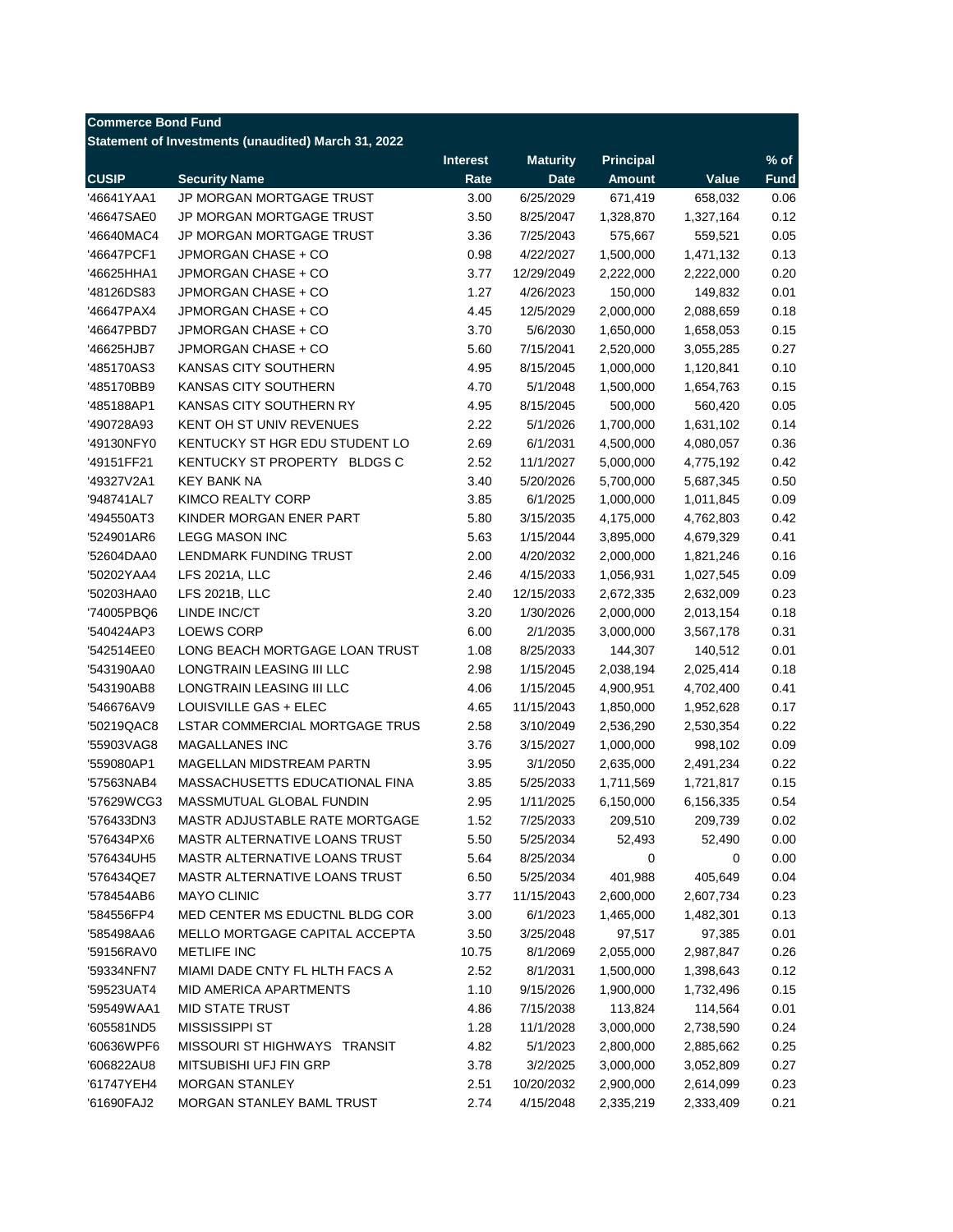| <b>Commerce Bond Fund</b> |                                                     |                 |                      |                  |           |             |
|---------------------------|-----------------------------------------------------|-----------------|----------------------|------------------|-----------|-------------|
|                           | Statement of Investments (unaudited) March 31, 2022 |                 |                      |                  |           |             |
|                           |                                                     | <b>Interest</b> | <b>Maturity</b>      | <b>Principal</b> |           | $%$ of      |
| <b>CUSIP</b>              | <b>Security Name</b>                                | Rate            | <b>Date</b>          | <b>Amount</b>    | Value     | <b>Fund</b> |
| '61744CKN5                | MORGAN STANLEY CAPITAL INC                          | 1.13            | 12/25/2034           | 1,889,433        | 1,858,930 | 0.16        |
| '61746WB90                | MORGAN STANLEY DEAN WITTER CAP                      | 1.47            | 3/25/2033            | 89,915           | 81,915    | 0.01        |
| '61755GBF9                | MORGAN STANLEY MORTGAGE LOAN T                      | 6.00            | 8/25/2037            | 506,818          | 275,724   | 0.02        |
| '61748HNU1                | MORGAN STANLEY MORTGAGE LOAN T                      | 5.18            | 11/25/2035           | 375,844          | 282,567   | 0.02        |
| '6303614J9                | NAPA VLY CA UNIF SCH DIST                           | 6.51            | 8/1/2043             | 3,000,000        | 3,976,560 | 0.35        |
| '63540QAK3                | NATIONAL CITY CA PENSN OBLIG                        | 2.65            | 11/1/2031            | 3,820,000        | 3,501,238 | 0.31        |
| '49337WAC4                | NATIONAL GRID USA                                   | 8.00            | 11/15/2030           | 3,375,000        | 4,193,705 | 0.37        |
| '637417AG1                | NATIONAL RETAIL PROP INC                            | 3.90            | 6/15/2024            | 1,000,000        | 1,020,169 | 0.09        |
| '63940PAB1                | NAVIENT STUDENT LOAN TRUST                          | 3.19            | 2/18/2042            | 181,806          | 182,507   | 0.02        |
| '63939EAB9                | NAVIENT STUDENT LOAN TRUST                          | 2.65            | 12/15/2028           | 1,420,909        | 1,420,828 | 0.13        |
| '64763FZW2                | NEW ORLEANS LA                                      | 2.05            | 9/1/2028             | 2,085,000        | 1,939,439 | 0.17        |
| '64829WAB0                | NEW RESIDENTIAL MORTGAGE LOAN                       | 2.50            | 6/25/2051            | 4,801,365        | 4,454,711 | 0.39        |
| '64830BAA5                | NEW RESIDENTIAL MORTGAGE LOAN                       | 4.00            | 8/27/2057            | 2,730,965        | 2,748,374 | 0.24        |
| '64966HYT1                | <b>NEW YORK NY</b>                                  | 5.01            | 6/1/2022             | 1,055,000        | 1,062,204 | 0.09        |
| '64990FY73                | NEW YORK ST DORM AUTH ST PERSO                      | 3.23            | 3/15/2030            | 2,700,000        | 2,659,575 | 0.23        |
| '650009S38                | NEW YORK ST THRUWAY AUTH                            | 2.50            | 1/1/2027             | 2,755,000        | 2,662,118 | 0.23        |
| '6500358P6                | NEW YORK ST URBAN DEV CORP REV                      | 3.35            | 3/15/2026            | 1,950,000        | 1,976,194 | 0.17        |
| '665859AU8                | NORTHERN TRUST CORP                                 | 3.15            | 5/3/2029             | 5,438,000        | 5,437,801 | 0.48        |
| '66765RCH7                | NORTHWEST NATURAL GAS CO                            | 3.87            | 6/15/2049            | 4,650,000        | 4,477,195 | 0.39        |
| '668444AC6                | NORTHWESTERN UNIVERSITY                             | 4.64            | 12/1/2044            | 1,000,000        | 1,119,435 | 0.10        |
| '62946AAA2                | NP SPE LP                                           | 4.16            | 4/20/2046            | 1,712,829        | 1,703,695 | 0.15        |
| '67647VAD1                | OCEANVIEW MORTGAGE TRUST                            | 2.50            | 6/25/2051            | 4,438,057        | 4,260,350 | 0.38        |
| '81618TAE0                | OFFICE PPTY INCOME TRST                             | 4.25            | 5/15/2024            | 4,000,000        | 4,018,111 | 0.35        |
| '199575AV3                | OHIO POWER COMPANY                                  | 5.85            | 10/1/2035            | 2,870,000        | 3,355,988 | 0.30        |
| '681936BK5                | OMEGA HLTHCARE INVESTORS                            | 4.75            | 1/15/2028            | 4,500,000        | 4,581,145 | 0.40        |
| '68236WAA0                | <b>ONDECK ASSET SECURITIZATION TR</b>               | 1.59            | 5/17/2027            | 1,500,000        | 1,423,726 | 0.13        |
| '67112VAE5                | ONSLOW BAY FINANCIAL LLC                            | 4.00            | 5/27/2049            | 188,340          | 187,733   | 0.02        |
| '68587FAM6                | OREGON EDU DISTS FULL FAITH                         | 4.22            | 6/30/2030            | 495,000          | 526,376   | 0.05        |
| '69121KAE4                | OWL ROCK CAPITAL CORP                               | 3.40            | 7/15/2026            | 2,000,000        | 1,879,201 | 0.17        |
| '69371RQ25                | PACCAR FINANCIAL CORP                               | 2.15            | 8/15/2024            | 5,000,000        | 4,946,753 | 0.44        |
| '69410PAA1                | <b>PACEWELL 5 TRUST</b>                             | 2.63            | 10/10/2059           | 2,749,310        | 2,578,513 | 0.23        |
| '694308JN8                | PACIFIC GAS + ELECTRIC                              | 4.95            |                      |                  |           | 0.08        |
|                           | PACIFIC GAS + ELECTRIC                              |                 | 7/1/2050             | 1,000,000        | 941,451   | 0.09        |
| '694308JM0                | <b>PACIFICORP</b>                                   | 4.55<br>6.10    | 7/1/2030<br>8/1/2036 | 1,000,000        | 992,329   |             |
| '695114CB2                |                                                     |                 | 9/1/2023             | 1,900,000        | 2,301,978 | 0.20        |
| '960402AS4                | PARAMOUNT GLOBAL                                    | 7.88            |                      | 2,500,000        | 2,660,404 | 0.23        |
| '70472CAA3                | PEAR LLC                                            | 3.75            | 12/15/2032           | 3,345,016        | 3,289,594 | 0.29        |
| '713448DD7                | PEPSICO INC                                         | 4.45            | 4/14/2046            | 2,190,000        | 2,538,511 | 0.22        |
| '717081FB4                | PFIZER INC                                          | 1.75            | 8/18/2031            | 2,000,000        | 1,799,156 | 0.16        |
| '717081CY7                | PFIZER INC                                          | 7.20            | 3/15/2039            | 2,900,000        | 4,252,918 | 0.37        |
| '69337LAA0                | PHHMC MORTGAGE PASS THROUGH CE                      | 2.48            | 5/25/2038            | 31,737           | 31,962    | 0.00        |
| '718546AK0                | PHILLIPS 66                                         | 4.65            | 11/15/2034           | 3,000,000        | 3,202,144 | 0.28        |
| '71951QAC6                | PHYSICIANS REALTY LP                                | 2.63            | 11/1/2031            | 1,325,000        | 1,195,575 | 0.11        |
| '720198AC4                | PIEDMONT OPERATING PARTN                            | 3.40            | 6/1/2023             | 1,290,000        | 1,291,887 | 0.11        |
| '720198AD2                | PIEDMONT OPERATING PARTN                            | 4.45            | 3/15/2024            | 2,800,000        | 2,848,973 | 0.25        |
| '69349LAR9                | PNC BANK NA                                         | 4.05            | 7/26/2028            | 3,830,000        | 3,940,242 | 0.35        |
| '693475AK1                | PNC FINANCIAL SERVICES                              | 3.99            | 7/29/2049            | 2,500,000        | 2,487,455 | 0.22        |
| '736688LL4                | PORTLAND OR CMNTY CLG DIST                          | 3.97            | 6/1/2027             | 1,250,000        | 1,329,004 | 0.12        |
| '738850TA4                | POWAY CA UNIF SCH DIST                              | 2.41            | 8/1/2027             | 3,750,000        | 3,625,017 | 0.32        |
| '69351UAR4                | PPL ELECTRIC UTILITIES                              | 4.75            | 7/15/2043            | 1,025,000        | 1,141,198 | 0.10        |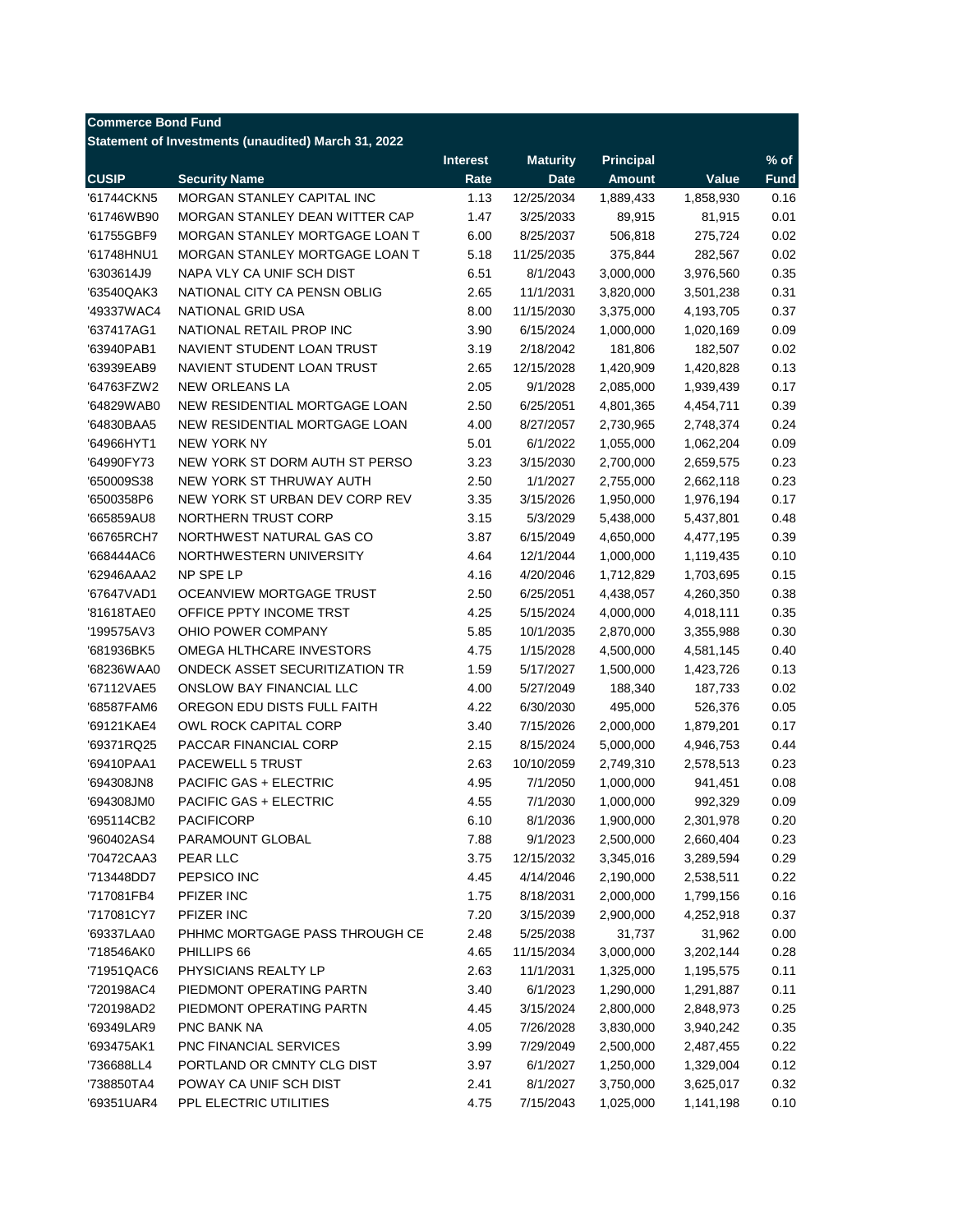| <b>Commerce Bond Fund</b> |                                                     |                 |                 |                  |           |             |
|---------------------------|-----------------------------------------------------|-----------------|-----------------|------------------|-----------|-------------|
|                           | Statement of Investments (unaudited) March 31, 2022 |                 |                 |                  |           |             |
|                           |                                                     | <b>Interest</b> | <b>Maturity</b> | <b>Principal</b> |           | $%$ of      |
| <b>CUSIP</b>              | <b>Security Name</b>                                | Rate            | <b>Date</b>     | <b>Amount</b>    | Value     | <b>Fund</b> |
| '74256LEJ4                | PRINCIPAL LFE GLB FND II                            | 0.50            | 1/8/2024        | 1,340,000        | 1,287,666 | 0.11        |
| '74333LAA4                | <b>PROGRESS RESIDENTIAL TRUST</b>                   | 2.08            | 6/17/2037       | 1,000,000        | 957,462   | 0.08        |
| '744320AL6                | PRUDENTIAL FINANCIAL INC                            | 5.88            | 9/15/2042       | 2,000,000        | 2,015,000 | 0.18        |
| '743917AH9                | PRUDENTIAL INSURANCE CO                             | 8.30            | 7/1/2025        | 2,775,000        | 3,159,770 | 0.28        |
| '744573AS5                | <b>PUBLIC SERVICE ENTERPRIS</b>                     | 8.63            | 4/15/2031       | 5,500,000        | 7,250,251 | 0.64        |
| '747525AU7                | <b>QUALCOMM INC</b>                                 | 3.25            | 5/20/2027       | 2,930,000        | 2,972,338 | 0.26        |
| '75409JAG2                | RATE MORTGAGE TRUST                                 | 2.50            | 7/25/2051       | 4,614,212        | 4,398,066 | 0.39        |
| '74927XAG7                | RBSGC MORTGAGE PASS THROUGH CE                      | 3.65            | 7/25/2035       | 3,291            | 3,418     | 0.00        |
| '74927XAF9                | RBSGC MORTGAGE PASS THROUGH CE                      | 1.00            | 11/25/2021      | 175,060          | 140,342   | 0.01        |
| '756109AZ7                | <b>REALTY INCOME CORP</b>                           | 0.75            | 3/15/2026       | 2,400,000        | 2,172,488 | 0.19        |
| '756109BG8                | <b>REALTY INCOME CORP</b>                           | 3.95            | 8/15/2027       | 2,400,000        | 2,469,136 | 0.22        |
| '759351AP4                | REINSURANCE GRP OF AMER                             | 3.15            | 6/15/2030       | 2,500,000        | 2,408,319 | 0.21        |
| '759351AM1                | REINSURANCE GRP OF AMER                             | 3.95            | 9/15/2026       | 2,000,000        | 2,042,940 | 0.18        |
| '75951AAN8                | RELIANCE STAND LIFE II                              | 2.75            | 1/21/2027       | 1,750,000        | 1,689,428 | 0.15        |
| '75970NBE6                | RENAISSANCE HOME EQUITY LOAN T                      | 5.14            | 11/25/2035      | 486,649          | 494,935   | 0.04        |
| '761118CF3                | RESIDENTIAL ACCREDIT LOANS, IN                      | 0.96            | 7/25/2035       | 120,562          | 90,972    | 0.01        |
| '45660NN84                | RESIDENTIAL ASSET SECURITIZATI                      | 5.00            | 8/25/2019       | 5,811            | 5,252     | 0.00        |
| '76111XZV8                | RESIDENTIAL FUNDING MTG SEC I                       | 5.50            | 11/25/2035      | 52,550           | 48,581    | 0.00        |
| '762323AS2                | RHODE ISLAND ST STUDENT LOAN A                      | 2.53            | 12/1/2025       | 2,000,000        | 1,947,639 | 0.17        |
| '76804ADA0                | RIVER CITY INC KY PKG AUTH REV                      | 2.75            | 12/1/2033       | 2,890,000        | 2,847,132 | 0.25        |
| '773903AH2                | ROCKWELL AUTOMATION                                 | 3.50            | 3/1/2029        | 3,000,000        | 3,096,319 | 0.27        |
| '783186UE7                | RUTGERS NJ ST UNIV                                  | 2.59            | 5/1/2027        | 4,000,000        |           | 0.34        |
| '840658QF8                | S WSTRN CITY OH SCH DIST FRANK                      | 0.00            | 12/1/2028       | 2,740,000        | 3,904,025 | 0.20        |
|                           | SABEY DATA CENTER ISSUER LLC                        |                 |                 |                  | 2,232,753 |             |
| '78520EAB2                |                                                     | 1.88            | 6/20/2046       | 3,000,000        | 2,805,936 | 0.25        |
| '79466LAL8                | SALESFORCE INC                                      | 2.90            | 7/15/2051       | 1,000,000        | 887,366   | 0.08        |
| '79466LAJ3                | SALESFORCE INC                                      | 1.95            | 7/15/2031       | 2,850,000        | 2,607,720 | 0.23        |
| '80414L2D6                | SAUDI ARABIAN OIL CO                                | 3.50            | 4/16/2029       | 5,000,000        | 5,031,170 | 0.44        |
| '78403DAM2                | <b>SBA TOWER TRUST</b>                              | 3.45            | 3/15/2048       | 3,520,000        | 3,520,693 | 0.31        |
| '78403DAN0                | <b>SBA TOWER TRUST</b>                              | 2.84            | 1/15/2050       | 1,575,000        | 1,550,446 | 0.14        |
| '80622GAC8                | <b>SCENTRE GROUP TRUST 1/2</b>                      | 3.75            | 3/23/2027       | 4,000,000        | 4,046,430 | 0.36        |
| '806854AJ4                | <b>SCHLUMBERGER INVESTMENT</b>                      | 2.65            | 6/26/2030       | 3,600,000        | 3,409,089 | 0.30        |
| '812643HH0                | SEATTLE WA MUNI LIGHT PWR RE                        | 3.75            | 6/1/2033        | 2,000,000        | 2,111,616 | 0.19        |
| '81746DAA8                | SEQUOIA MORTGAGE TRUST                              | 3.50            | 8/25/2047       | 538,873          | 529,543   | 0.05        |
| '81746FAA3                | SEQUOIA MORTGAGE TRUST                              | 3.50            | 9/25/2047       | 1,242,073        | 1,226,064 | 0.11        |
| '81746MAA8                | SEQUOIA MORTGAGE TRUST                              | 3.00            | 11/25/2030      | 673,296          | 657,101   | 0.06        |
| '81746NAA6                | SEQUOIA MORTGAGE TRUST                              | 3.50            | 11/25/2046      | 685,284          | 667,127   | 0.06        |
| '81744FET0                | SEQUOIA MORTGAGE TRUST                              | 1.07            | 11/20/2034      | 206,764          | 198,978   | 0.02        |
| '81746QAA9                | SEQUOIA MORTGAGE TRUST                              | 3.50            | 2/25/2048       | 453,405          | 446,612   | 0.04        |
| '81745MAA9                | SEQUOIA MORTGAGE TRUST                              | 1.87            | 2/25/2043       | 565,984          | 546,840   | 0.05        |
| '81745BAA3                | SEQUOIA MORTGAGE TRUST                              | 2.50            | 5/25/2043       | 1,228,304        | 1,197,021 | 0.11        |
| '81761TAA3                | SERVICEMASTER BRANDS                                | 2.84            | 1/30/2051       | 3,960,000        | 3,594,682 | 0.32        |
| '817743AE7                | SERVPRO MASTER ISSUER, LLC                          | 2.39            | 4/25/2051       | 1,985,000        | 1,789,501 | 0.16        |
| '82281FAA2                | SHELLPOINT CO ORIGINATOR TRUST                      | 3.50            | 10/25/2047      | 868,808          | 852,466   | 0.08        |
| '824348BN5                | SHERWIN WILLIAMS CO                                 | 2.20            | 3/15/2032       | 1,075,000        | 953,533   | 0.08        |
| '82652QAA9                | SIERRA RECEIVABLES FUNDING CO                       | 0.99            | 11/20/2037      | 564,633          | 539,404   | 0.05        |
| '828807CR6                | SIMON PROPERTY GROUP LP                             | 3.75            | 2/1/2024        | 2,815,000        | 2,858,934 | 0.25        |
| '83402JAC2                | SOCIAL PROFESSIONAL LOAN PROGR                      | 2.74            | 10/25/2032      | 208,305          | 208,691   | 0.02        |
| '78470RAC1                | SOCIAL PROFESSIONAL LOAN PROGR                      | 2.49            | 1/25/2036       | 83,854           | 83,925    | 0.01        |
| '78490DAB0                | SOCIAL PROFESSIONAL LOAN PROGR                      | 3.59            | 1/25/2048       | 2,738,252        | 2,755,739 | 0.24        |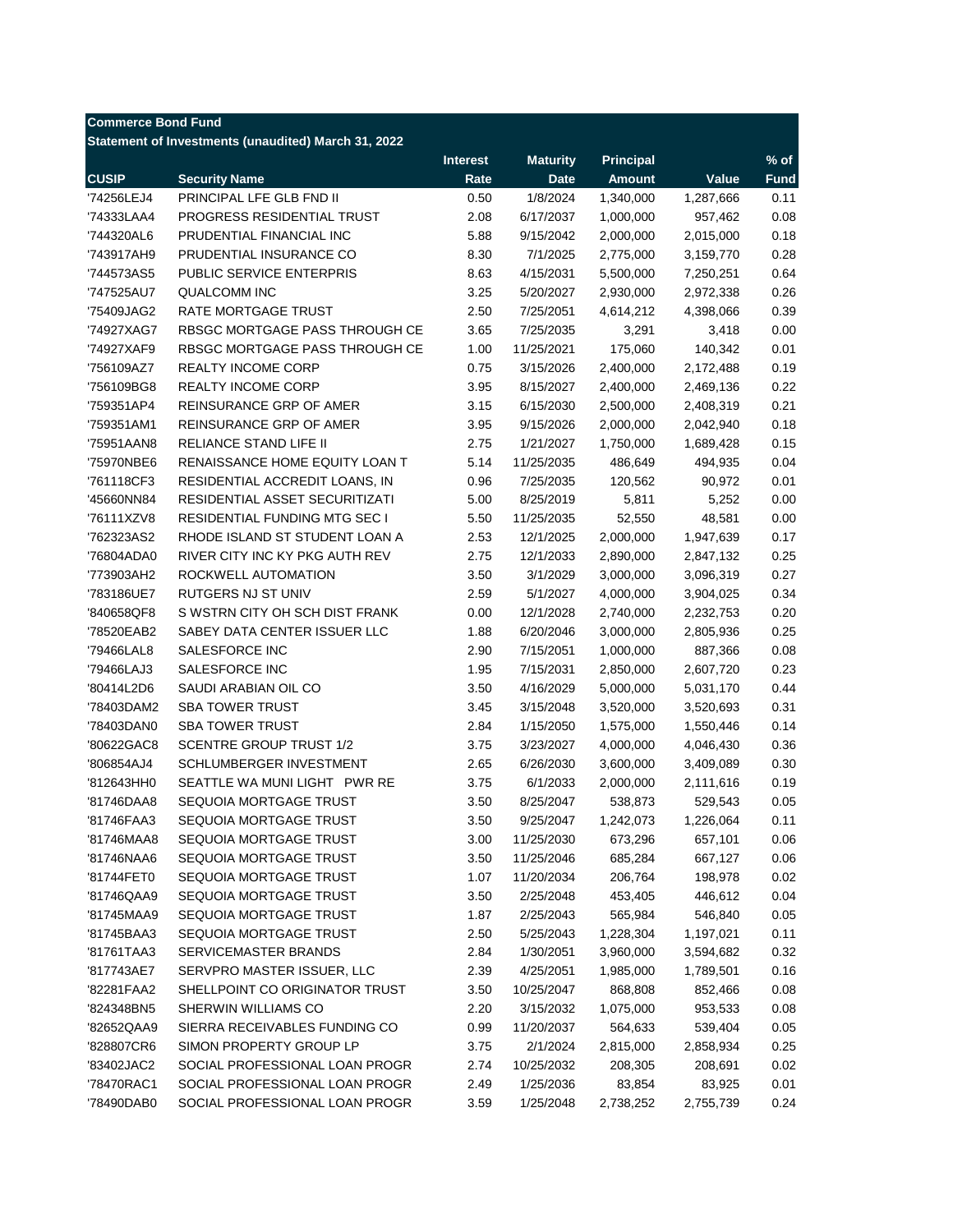| <b>Commerce Bond Fund</b> |                                                     |                 |                          |                         |            |             |
|---------------------------|-----------------------------------------------------|-----------------|--------------------------|-------------------------|------------|-------------|
|                           | Statement of Investments (unaudited) March 31, 2022 |                 |                          |                         |            |             |
|                           |                                                     | <b>Interest</b> | <b>Maturity</b>          | <b>Principal</b>        |            | $%$ of      |
| <b>CUSIP</b>              | <b>Security Name</b>                                | Rate            | <b>Date</b>              | <b>Amount</b>           | Value      | <b>Fund</b> |
| '83715RAH5                | SOUTH CAROLINA STUDENT LOAN CO                      | 1.96            | 1/25/2036                | 1,494,446               | 1,496,531  | 0.13        |
| '842400FF5                | SOUTHERN CAL EDISON                                 | 5.55            | 1/15/2037                | 1,000,000               | 1,121,088  | 0.10        |
| '843590DJ6                | SOUTHERN PACIFIC SECURED ASSET                      | 7.49            | 7/25/2029                | 881,205                 | 857,961    | 0.08        |
| '85208NAD2                | SPRINT SPECTRUM / SPEC I                            | 4.74            | 3/20/2025                | 1,500,000               | 1,532,404  | 0.14        |
| '784710AB1                | <b>SSM HEALTH CARE</b>                              | 3.69            | 6/1/2023                 | 3,000,000               | 3,026,849  | 0.27        |
| '784710AA3                | <b>SSM HEALTH CARE</b>                              | 3.82            | 6/1/2027                 | 4,990,000               | 5,099,014  | 0.45        |
| '85521DAA0                | <b>STAR TRUST</b>                                   | 1.04            | 4/17/2038                | 3,324,227               | 3,292,302  | 0.29        |
| '41980UAB7                | STATE OF HAWAII DBEDT                               | 3.24            | 1/1/2031                 | 6,570,665               | 6,733,027  | 0.59        |
| '85732PCA6                | STATE PUBLIC SCH BLDG AUTH PA                       | 6.50            | 9/15/2028                | 3,000,000               | 3,552,506  | 0.31        |
| '857492706                | STATE STREET INSTITUTIONAL US                       | 0.00            |                          | 20,897,212              | 20,897,212 | 1.84        |
| '862121AA8                | STORE CAPITAL CORP                                  | 4.50            | 3/15/2028                | 2,000,000               | 2,053,696  | 0.18        |
| '86359BNW7                | STRUCTURED ADJUSTABLE RATE MOR                      | 2.33            | 4/25/2034                | 39,191                  | 39,569     | 0.00        |
| '863579CB2                | STRUCTURED ADJUSTABLE RATE MOR                      | 2.60            | 10/25/2034               | 203,935                 | 209,298    | 0.02        |
| '86358EBW5                | STRUCTURED ASSET INVESTMENT LO                      | 1.58            | 6/25/2033                | 192,374                 | 192,536    | 0.02        |
| '86359A5B5                | STRUCTURED ASSET SECURITIES CO                      | 3.03            | 11/25/2033               | 95,148                  | 97,324     | 0.01        |
| '86359A5V1                | STRUCTURED ASSET SECURITIES CO                      | 2.41            | 11/25/2033               | 81,549                  | 80,016     | 0.01        |
| '86359A3E1                | STRUCTURED ASSET SECURITIES CO                      | 2.41            | 10/25/2033               | 130,517                 | 132,614    | 0.01        |
| '866677AE7                | <b>SUN COMMUNITIES</b>                              | 2.70            | 7/15/2031                | 1,000,000               | 903,845    | 0.08        |
| '87342RAG9                | TACO BELL FUNDING, LLC                              | 1.95            | 8/25/2051                | 1,920,188               | 1,740,713  | 0.15        |
| '878091BF3                | TEACHERS INSUR + ANNUITY                            | 4.27            | 5/15/2047                | 3,000,000               | 3,167,893  | 0.28        |
| '880451AU3                | TENNESSEE GAS PIPELINE                              | 7.63            | 4/1/2037                 | 1,450,000               | 1,839,306  | 0.16        |
| '880451AW9                | TENNESSEE GAS PIPELINE                              | 8.38            | 6/15/2032                | 628,000                 | 809,557    | 0.07        |
| '882508BF0                | TEXAS INSTRUMENTS INC                               | 3.88            | 3/15/2039                | 2,925,000               | 3,110,991  | 0.27        |
| '88444NAC2                | THOMAS JEFFERSON UNIV                               | 2.37            | 11/1/2025                | 1,375,000               | 1,333,030  | 0.12        |
| '88603UAA7                | THRUST ENGINE LEASING                               | 4.16            | 7/15/2040                | 4,899,452               | 4,582,738  | 0.40        |
| '872480AA6                | TIF FUNDING II LLC                                  | 2.09            | 8/20/2045                | 2,020,167               | 1,884,940  | 0.17        |
| '88738TAA8                | <b>TIMKEN CO</b>                                    | 6.88            | 5/8/2028                 | 2,750,000               | 3,145,457  | 0.28        |
| '891490AT1                | <b>TOSCO CORP</b>                                   | 8.13            | 2/15/2030                | 2,095,000               | 2,755,962  | 0.24        |
| '89174UAA4                | TOWD POINT ASSET TRUST 2018 SL                      | 1.06            | 1/25/2046                | 958,702                 | 956,247    | 0.08        |
| '89172PAA7                | TOWD POINT MORTGAGE TRUST                           | 3.00            | 8/25/2055                | 40,973                  | 40,940     | 0.00        |
| '89175VAB9                | TOWD POINT MORTGAGE TRUST                           | 3.50            | 3/25/2058                | 5,500,000               | 5,436,392  | 0.48        |
| '89169DAB7                | TOWD POINT MORTGAGE TRUST                           | 3.00            | 7/25/2057                | 1,850,000               | 1,836,109  | 0.16        |
| '89352HAT6                | <b>TRANSCANADA PIPELINES</b>                        | 4.88            | 1/15/2026                | 1,000,000               | 1,052,412  | 0.09        |
| '89356BAC2                | TRANSCANADA TRUST                                   | 5.30            | 3/15/2077                | 4,660,000               | 4,590,100  | 0.40        |
| '89417EAP4                | TRAVELERS COS INC                                   | 4.10            | 3/4/2049                 | 2,000,000               | 2,077,460  | 0.18        |
| '893939AE8                | <b>TRAVELERS PPTY CASUALTY</b>                      | 7.75            | 4/15/2026                |                         | 1,743,749  | 0.15        |
|                           | TRINITY RAIL LEASING L.P.                           | 2.56            |                          | 1,493,000<br>10,315,000 | 9,811,649  | 0.87        |
| '89656YAB1                | TRINITY RAIL LEASING L.P.                           | 3.10            | 11/19/2050<br>10/18/2049 |                         | 2,867,299  |             |
| '89657BAC8                |                                                     |                 |                          | 3,000,000               |            | 0.25        |
| '89657BAA2                | TRINITY RAIL LEASING L.P.                           | 3.82            | 4/17/2049                | 4,383,318               | 4,313,946  | 0.38        |
| '89680HAE2                | TRITON CONTAINER FINANCE LLC                        | 1.86            | 3/20/2046                | 457,500                 | 414,444    | 0.04        |
| '89680HAA0                | TRITON CONTAINER FINANCE LLC                        | 2.11            | 9/20/2045                | 5,453,125               | 5,031,921  | 0.44        |
| '05531FBH5                | <b>TRUIST FINANCIAL CORP</b>                        | 2.50            | 8/1/2024                 | 5,455,000               | 5,427,355  | 0.48        |
| '89788MAC6                | <b>TRUIST FINANCIAL CORP</b>                        | 1.13            | 8/3/2027                 | 2,265,000               | 2,037,304  | 0.18        |
| '912828V49                | TSY INFL IX N/B                                     | 0.38            | 1/15/2027                | 5,817,900               | 6,177,655  | 0.54        |
| '912810QV3                | TSY INFL IX N/B                                     | 0.75            | 2/15/2042                | 8,707,300               | 10,056,138 | 0.89        |
| '87308TAA0                | TVEST 2021A, LLC                                    | 2.35            | 9/15/2033                | 2,199,087               | 2,159,720  | 0.19        |
| '902613AH1                | <b>UBS GROUP AG</b>                                 | 1.49            | 8/10/2027                | 2,000,000               | 1,817,847  | 0.16        |
| '90352JAE3                | <b>UBS GROUP AG</b>                                 | 2.86            | 8/15/2023                | 2,750,000               | 2,754,517  | 0.24        |
| '918307AC3                | UNITED WHOLESALE MORTGAGE LLC                       | 2.50            | 12/25/2051               | 11,747,963              | 10,871,459 | 0.96        |